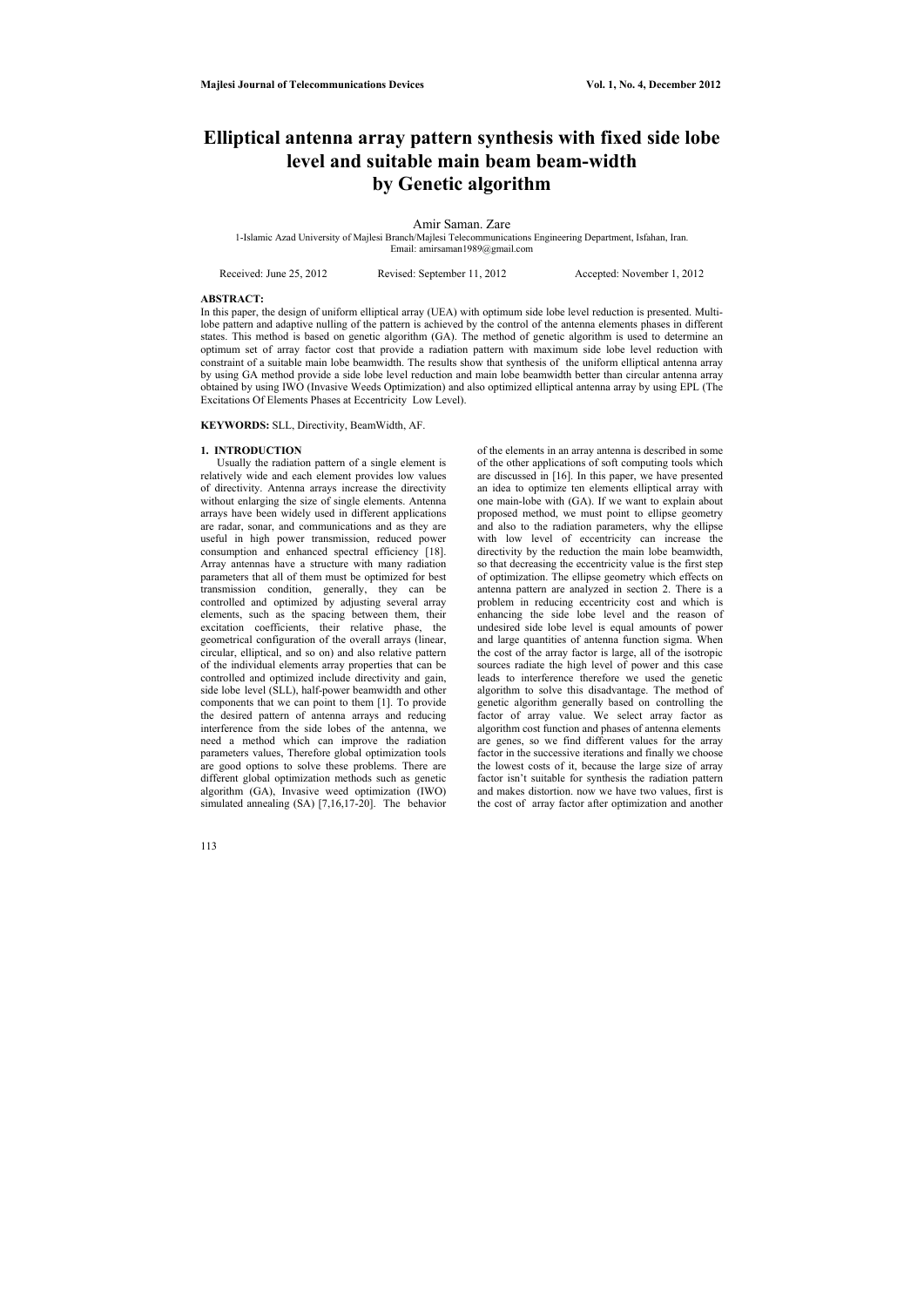is set of phases which have been selected by genetic algorithm and we help to improve the array pattern via choosing them as the location of the antenna elements. The final part of synthesis is consist of selecting the elements phases on ellipse and radiation parameters computing, because we must understand that which state can be presented to compare with another optimized structures.

## **2. ELLIPTICAL ANTENNA ARRAY FUNCTION**

Consider a elliptical antenna array of *N* elements nonuniformly spaced on a ellipse in the *x-y* plan (Fig. 1).



 **Figure. 1.**Geometry of elliptical antenna array

Array is taken to be isotropic sources, so the radiation pattern of this array can be described by its array factor. In the *x-y* plane, the array far field function for the Elliptical array shown in Fig. 1 is:

 $R_n = r - \sin \theta \left( a \cos \phi \cos \phi_n a_x + b \sin \phi \sin \phi_n a_y \right)$  (5) Where:

$$
E(r, \phi, \theta) = \sum_{n=1}^{N} a_n \frac{e^{-j\beta R_n}}{R_n}
$$
 (1)

$$
R_n = r - \sin \theta \left( x \cos \phi_n \ a_x + y \sin \phi_n \ a_y \right) \tag{2}
$$

If the center of an ellipse is located at the origin on the *x-y* plane, then the parametric equation of ellipse in the rectangular coordinate system is given by

In the above equations,  $I_n$  and  $\alpha_n$  represent the excitation amplitude and phase of the *n*-th element.

$$
\begin{cases} x = a \cos \varphi \\ y = b \sin \varphi \end{cases} \quad 0 \le \varphi \le 2\pi
$$
 (3)

Where the *a* and *b* are the semi-major axis and semiminor axis, respectively, and  $\varphi$  is angle between positive section of *x*-axis and a point (*x,y*) of the ellipse in *x-y* plane, Also the ellipse eccentricity *e* can be defined as:

$$
e = \frac{c}{a} = \sqrt{1 - \frac{b^2}{a^2}} \qquad c = \sqrt{a^2 + b^2} \tag{4}
$$

*c* is the half of the distance between two focuses, thus for an elliptical *N*-element array with its center in origin of *x-y* plane, we have:

$$
\phi_n = \frac{2\pi (n-1)}{N} \tag{6}
$$

is the angle in the *x-y* plane between the *x*-axis and the nth element. Thus, the array factor can be written with this form [1].

$$
E(r,\phi,\theta) = \frac{e^{-j\beta r}}{r} \sum_{n=1}^{N} a_n e^{j\beta \sin \theta (a \cos \phi \cos \phi_n + b \sin \phi \sin \phi_n)}
$$
(7)

$$
E(r,\phi,\theta) = \frac{e^{-j\beta r}}{r} \left[ AF(\theta,\phi) \right]
$$
 (8)

$$
AF(\phi,\theta) = \sum_{n=1}^{N} I_n e^{i\beta \sin\theta (a\cos\phi \cos\phi_n + b\sin\phi \sin\phi_n + \alpha_n)} a_n = I_n e^{i\alpha_n} \quad (9)
$$

### **3. ECCENTRICITY INFLUENCES ON ELLIPTICAL ANTENNA PATTERN**

We can't ignore the geometric parameters of ellipse because they are very effective, therefore these parameters must be considered in analyzing results. To introduce the eccentricity influences on the antenna pattern, we will explain about two radiation features of antenna, first is directivity and second is SLL, highest directivity can increase the signal power at the desired point of transmission and reduces nulls distances between the radiated signals of Antenna elements, also good amount of this cause can provide a suitable beamwidth for main pattern. The side lobes levels must be very lower than main beam signal amount, because highest level of these patterns can make waveform and can be cause of interference. The important point is relation between these factors and eccentricity. When we increase amount of eccentricity, the side lobe level will be reduced, but decreasing side lobe level will enhance the width of main pan and reduces the directivity, the reason for increasing the main pattern beamwidth is mutual coupling effects. The distances between the array components will be reduced when we increase the eccentricity value, this geometric parameter decreasing can help to increase the mutual coupling effects on the antenna pattern, because mutual coupling has direct relation with distances between the elements and under such circumstance, the isotropic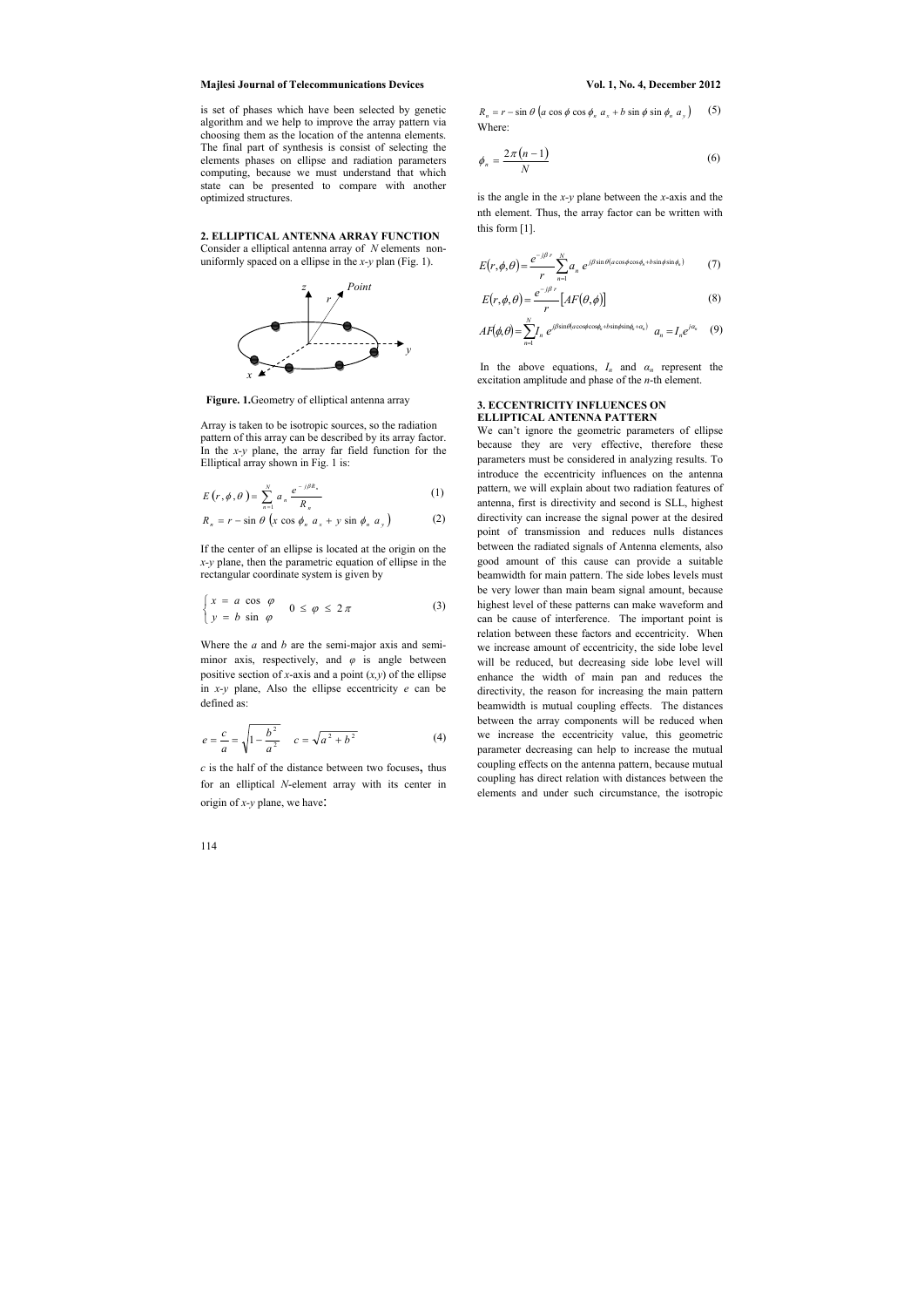antennas reinforce each other better than other situations.



Figure.2. Ellipse with e=0.455

| <b>Table 1.</b> Eccentricity influences on mutual coupling |
|------------------------------------------------------------|
| (MC) between array elements 1 and 8                        |

| Eccentricity             | Distance between elements | МC            |
|--------------------------|---------------------------|---------------|
| 0.455                    | 40cm                      | $1.8 - 2.3i$  |
| $9.99 \times 10^{4} - 4$ | 44cm                      | $-2.8 - 0.7i$ |



**Figure.3**. Ellipse with e=9.99×10^-4



**Figure. 4** unmodified and modified antenna pattern by eccentricity value excitations

| Table 2. information about antenna pattern |             |             |           |
|--------------------------------------------|-------------|-------------|-----------|
| Eccentricity                               | Directivity | BeamWidth   | SLL       |
| 0.455                                      | 14.6dB      | $84^\circ$  | $-1.12dB$ |
| 0.500                                      | 10.4dB      | $150^\circ$ | $-26.5dB$ |

 **Table 3.** element phases e=0.455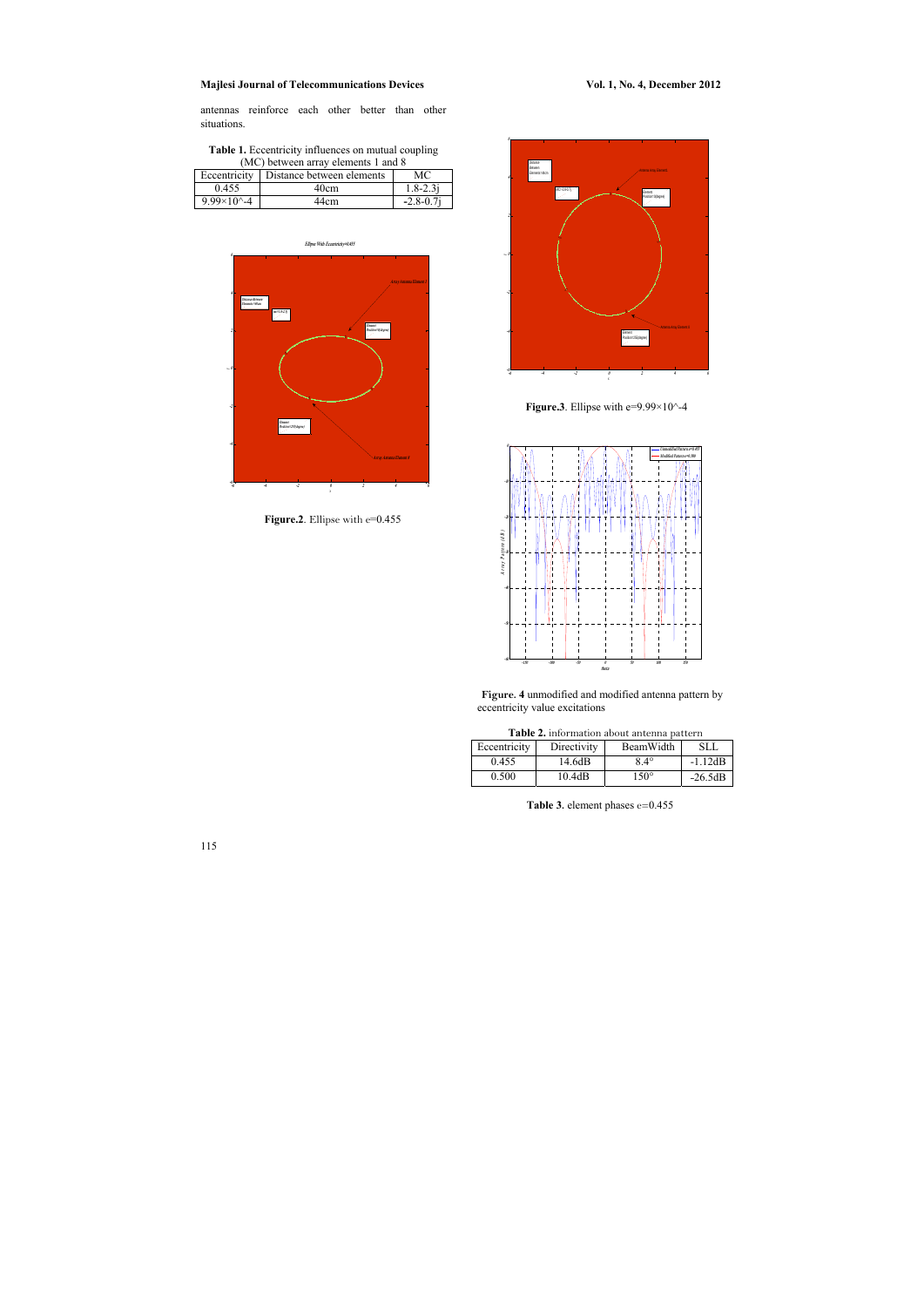| Phases                                     | Unmodified       | Modified                |
|--------------------------------------------|------------------|-------------------------|
| $\phi_1 = \phi_{-1}$                       | $\theta^{\circ}$ | ∩∘                      |
| $\phi$ <sub>2</sub> = $\phi$ <sub>-2</sub> | $36^\circ$       | $36^\circ$              |
| $\phi_{3} = \phi_{3}$                      | $72^{\circ}$     | $72^{\circ}$            |
| $\phi_4 = \phi_{-4}$                       | $108^\circ$      | $108^\circ$             |
| $\phi_{5} = \phi_{-5}$                     | $AA^{\circ}$     | $\Delta\Lambda^{\circ}$ |

### **3.1. The Excitations of the Elements Phases at Eccentricity High Level (EPH Method)**

Now we have decided to concentrate on the main objective of optimization. The increase of eccentricity is a reason for negative changes at radiation power, however another element that we have to focus on it is isotropic antenna phase, elements phases are places that isotropic Antenna located in them on the ellipse, we want to investigate about phase changes, and then analyze its results. There are two methods for this investigation, first is EPH solution and another is EPL analyzing that we prefer second rout for synthesis but we have to explain about both of them. What is EPH, because of the increasing beamwith of the main lobe and large size of AF amount, make changes in the eccentricity value can't consider as a good offer for optimization, so we must follow EPH method, this method is based on the changes in elements phases. To use this method we provide a specific value for the eccentricity and then should choose the different phases to the array elements randomly.



 **Figure. 5** 

**Table 6.** element phases e=0.455

| Phases                                         | <b>Unmodified Pattern</b> | (EPL) Method       |
|------------------------------------------------|---------------------------|--------------------|
| $=$ $\phi$ <sub>-1</sub><br>$\varphi$ ,        |                           | ∩∘                 |
| $=$ $\phi$ <sub>-2</sub><br>$\varphi$ ,        | $36^\circ$                | $162.1622^{\circ}$ |
| $\phi_3 = \phi_{-3}$                           | $72^{\circ}$              | 174.9271°          |
| $=$ $\phi$ $_{-\,4}$<br>$\varphi$ <sub>1</sub> | $108^\circ$               | 191.8772°          |
| $=$ $\varphi$                                  |                           | 188.4817°          |

| <b>Table 4.</b> element phases $e=0.499$ |
|------------------------------------------|
|------------------------------------------|

| <b>Phases</b> | Unmodified Pattern   (EPH) Method |        |
|---------------|-----------------------------------|--------|
| $=$           | $\mathsf{n}$ °                    | Ω°     |
| $=$           | २6°                               | ۱ ۹ ۵۰ |

| $=$<br><sub>a</sub><br><sub>a</sub><br>$-3$<br>$\sim$ | 700           | $\Omega$     |
|-------------------------------------------------------|---------------|--------------|
| $=$<br>$\varnothing$<br>- 4<br>$\sim$                 | $108^{\circ}$ | $36^{\circ}$ |
| $=$<br>$\varnothing$<br><sub>o</sub><br>$-5$          |               | $\Omega$     |

| Table 5. information about antenna pattern parameters |  |  |  |
|-------------------------------------------------------|--|--|--|
|-------------------------------------------------------|--|--|--|

| Method | Directivity | BeamWidth    | SL.       |
|--------|-------------|--------------|-----------|
| MPH    | 11.3dB      | $76^\circ$   | $-18.3dB$ |
| ------ | 11.5dB      | $56^{\circ}$ | $-8dB$    |

### **3.2. The Excitations of the Elements Phases at Eccentricity Low Level (EPL Method)**

Other method for optimizating the elliptical antenna array is EPL. In this way, we will make changes in the elements phases when the eccentricity amount is low, we found that only the side lobes low level don't have the best condition to send waves, so we want to find a good way for optimization with a complete structure. This structure ongh to provide the best values of the radiation parameters to reduce interference in transmission, the reasons which cause this method appropriate are the width of main lobe at eccentricity low level and SLL reduction by making the changes in element phases, therefore we combined these methods together and introduced a new method with the name of EPL [13].



#### **Figure. 6**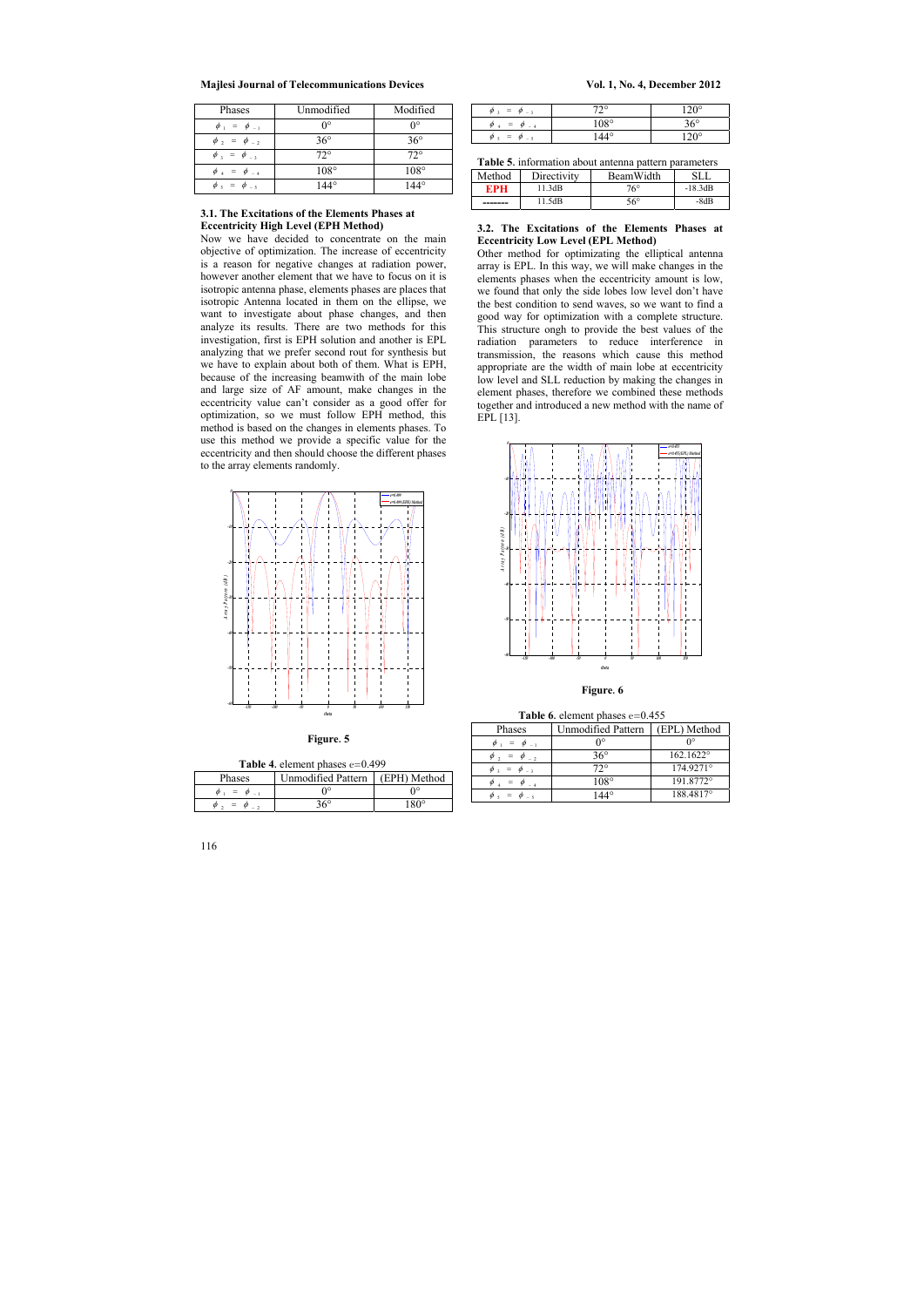| Table 7. information about antenna pattern parameters |             |             |           |
|-------------------------------------------------------|-------------|-------------|-----------|
| Method                                                | Directivity | BeamWidth   | SLL.      |
| EPL                                                   | 12.5dB      | $30^\circ$  | $-19.5dB$ |
|                                                       | 14.6dB      | $8.4^\circ$ | $-1.12dB$ |

#### **4. GENETIC ALGORITHM**

Genetic algorithm is an iterative stochastic optimizer that works on the concept of the survival of the fittest, motivated by Darwin, and uses methods based on the principle of natural genetics and natural selection to construct search and optimization procedures that best satisfies a predefined goal [21]. Genetic algorithms search about the solution space of a function through the use of simulated evolution, i.e., the survival of the fittest strategy. In general, the fittest individuals of any population who tend to reproduce and survive to the next generation, so improving a successive generation. However, inferior individuals can, by chance, survive and also reproduce. Genetic algorithm has been show to solve linear and nonlinear problem by exploring all regions of the state space exponentially exploiting promising areas through mutation, crossover, and selection operation applied to individuals in the population [16]. Genetic algorithms use principles of natural evolution. And there are five important features of (GA) as follow:

**1. Encoding:** Encoding is the possible solution for problem that is considered as individuals in a population. If the solutions can be divided into a series of small steps (building blocks), then these steps are presented by genes and a series of genes (a chromosome) will encode the whole solution. This way for different solution of a problem are presented in (GA) as a chromosomes of individuals.

**2. Fitness function:** Fitness function can present the main requirements of desired solution of a problem (i.e. cheapest price, shortest route, most compact arrangement). This function calculates and returns the fitness of an individual solution.

**3. Selection:** Selection operator defines the way individuals in the current population are selected for that reproduction. There are many strategies for that (e.g. roulette–wheel, ranked, etc), but usually the individuals which are more fit are selected.

**4. Crossover:** Crossover operator defines how chromosomes of parents are mixed in order to obtain genetic codes of their offspring. This operator implements the inheritance property (offspring inherit genes of their parents).

**5. Mutation:** Mutation operator creates random changes in genetic codes of the offspring. This operator is needed to bring some random diversity into the genetic code. In some cases GA cannot find the optimal solution without mutation operator (local maximum

problem). We consider an elliptical array antenna of 10 isotropic antennas symmetrically that is 0.5λ apart with its center at the origin in order to generate broadside symmetric pattern in azimuth plane and the excitation amplitude distribution is uniform. In this paper, one idea has been presented and that is reducing array factor amount to decrease the interference with desired SLL of -15 or below when elements phases have been selected as algorithm genes. This part is done to reduce SLL and main beamwidth when there is no coupling between the antenna elements. For this optimization, GA is run independently with fixed number of generation, the size of population is same as antenna array elements number and selection operator used in GA is uniform ranking with probability of 0.13 for selecting the best individuals.

#### **4.1. Optimization results**

In this case, we want to minimize the array factor amount, first we reduce the eccentricity cost and then we optimize the cost function, this method will be operated in the different iterations with different values for array factor that we will choose the lowest costs of it. Optimization results include minimized cost of array factor and also elements phases.

 **Table 8.** Algorithm genes

| 07                     |                |
|------------------------|----------------|
| <b>ALGORITHM GENES</b> | <b>PHASES</b>  |
| 00110000               | $0.65^{\circ}$ |
| 00110001               | $1.30^\circ$   |
| 00111000               | $5.84^\circ$   |
| 00110110               | $3.80^\circ$   |
| 00110010               | $2.85^\circ$   |
| 00101110               | $0.72^\circ$   |
| 00110111               | $0.70^\circ$   |
| 00111000               | $0.80^\circ$   |
| 00110101               | $3.56^\circ$   |
| 00101110               | $2.50^\circ$   |

**Table 9.** different states of elements phase arrangement on ellipse

|              | $\overline{\text{un}}\text{unpse}$ |                      |                               |                      |                        |  |  |  |  |  |
|--------------|------------------------------------|----------------------|-------------------------------|----------------------|------------------------|--|--|--|--|--|
| <b>State</b> | $\phi_1 = \phi_{-1}$               | $\phi_2 = \phi_{-2}$ | $\phi_3 = \phi$ <sub>-3</sub> | $\phi_4 = \phi_{-4}$ | $\phi_{5} = \phi_{-5}$ |  |  |  |  |  |
|              | $0.65^\circ$                       | $1.3^\circ$          | $5.84^\circ$                  | $3.8^\circ$          | $2.85^\circ$           |  |  |  |  |  |
| 2            | $0.8^\circ$                        | $1.3^\circ$          | $5.84^\circ$                  | $3.8^\circ$          | $2.5^\circ$            |  |  |  |  |  |
| 3            | $0.8^\circ$                        | $1.3^\circ$          | $5.84^\circ$                  | $3.6^\circ$          | $2.85^{\circ}$         |  |  |  |  |  |
| 4            | $0.7^\circ$                        | $1.3^\circ$          | $5.84^\circ$                  | $3.8^\circ$          | $2.85^{\circ}$         |  |  |  |  |  |
| 5            | $0.72^{\circ}$                     | $1.3^\circ$          | $5.84^\circ$                  | $3.8^\circ$          | $2.85^{\circ}$         |  |  |  |  |  |
| 6            | $5.84^\circ$                       | $2.85^\circ$         | $1.3^\circ$                   | $0.72^\circ$         | $3.56^\circ$           |  |  |  |  |  |
| 7            | $3.8^\circ$                        | $5.84^\circ$         | $0.8^\circ$                   | $0.72^{\circ}$       | $2.5^\circ$            |  |  |  |  |  |
| 8            | $2.85^{\circ}$                     | $0.8^\circ$          | 3.56                          | $1.3^\circ$          | $0.72^\circ$           |  |  |  |  |  |
| 9            | $1.3^\circ$                        | $2.85^{\circ}$       | $5.84^\circ$                  | $0.8^\circ$          | $0.72^\circ$           |  |  |  |  |  |
| 10           | $0.8^\circ$                        | $1.3^\circ$          | $2.85^{\circ}$                | $0.7^\circ$          | $5.84^\circ$           |  |  |  |  |  |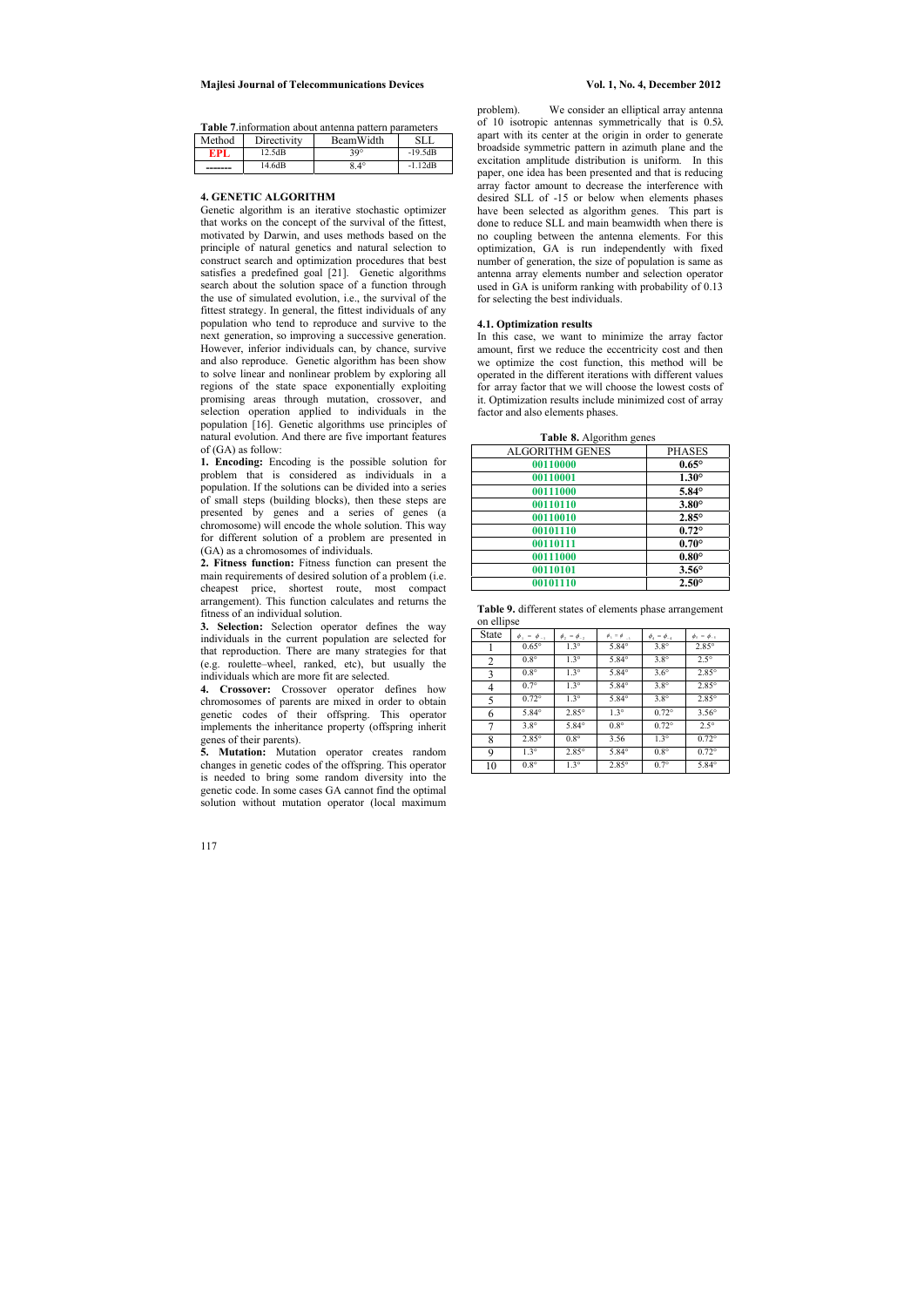118

#### **Majlesi Journal of Telecommunications Devices** Vol. 1, No. 4, December 2012



 **Figure.7.** Algorithm Cost Function Value plot

| <b>Table 10.</b> AF Amount in different states of elements |  |
|------------------------------------------------------------|--|
| phases placing $e \approx 0$                               |  |

| State |                  | $1 \mid 2 \mid 3 \mid$ | $\overline{4}$ |  | 6 7 1 | 8 | 9 |    |
|-------|------------------|------------------------|----------------|--|-------|---|---|----|
| AF    | $\frac{138}{29}$ |                        | $125$ 36 34 30 |  |       |   |   | 55 |
|       |                  |                        |                |  |       |   |   |    |

There are six states of array factor cost in the section 4.1 that can provide best condition for elliptical array pattern so we will select them as desired antenna array signal situations without interference to find optimized pattern. next section as final part of synthesis is consist of mutual coupling computing and choose the best state with low coupling between the elements for comparing with other optimized structures.



**Figure.8.** modified elliptical antenna patterns by (GA) state 1-6 e≈0  $\varphi_0$ =90

### **5. NUMERICAL RESULTS**

To illustrate the performance of the proposed method for synthesis of the elliptical array antenna pattern some examples of uniform excited elliptical array with *N*=10 and also one-half wavelength spaced isotropic elements were performed. The results of steering beam in the direction of desired signal without waveform are presented in figure 8 and also table 12 shows the information about signals radiation parameters values.

The figures show the ability of genetic algorithm to improve the elliptical antenna array pattern with good radiation parameter values such as directivity, side lobe level and main pattern beamwidth but one of them is right to introduce as optimized signal, so we have presented Table 11 and 12 to choose the best state. Table 11 doesn't include all of the coupling impedances between the array components because we just wanted to present some of them to show the GA method effect on the mutual coupling influence reduction.



**Figure.9** Mutual Coupling value plot between array elements

**Table 11.** mutual coupling computing between the array elements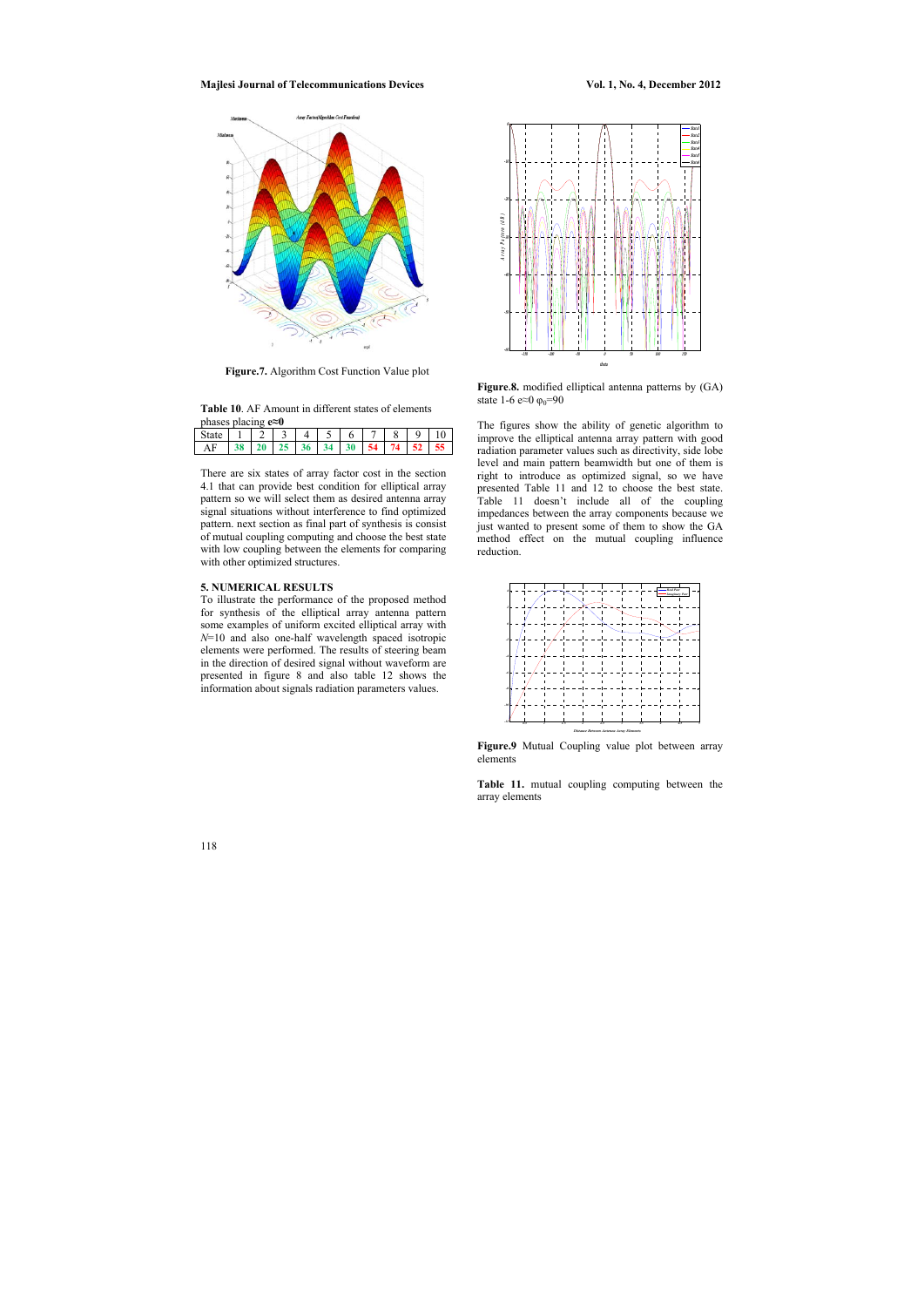|   | $Z_{4,8}$     | $Z_{3,7}$    | $Z_{4,6}$     | $Z_{5,7}$    | $Z_{2,9}$    | $Z_{1.8}$  |
|---|---------------|--------------|---------------|--------------|--------------|------------|
|   | $3.3 + 2.2i$  | $2.9 - 3j$   | $3.7 - 1.6$ j | $4.2 - 0.0j$ | $2.6 + 3j$   | $0.7 + 4j$ |
| 2 | $3.3 + 2.2i$  | $2.9 - 3i$   | $3.5 - 1.5j$  | $3.8 - 0.0j$ | $2.6 + 3j$   | $1+3.9j$   |
| 3 | $3.2 + 2.7$ j | $2.9 - 3j$   | $3.5 - 1.7j$  | $4.2 - 0.0j$ | $3 + 2.8i$   | $1+40j$    |
| 4 | $3.3 + 2.2i$  | $2.9 - 3j$   | $3.6 - 1.5j$  | $4.2 - 0.0j$ | $2.6 + 3j$   | $0.7 + 4j$ |
| 5 | $3.3 + 2.2i$  | $2.9 - 3j$   | $3.6 - 1.5j$  | $4.2 - 0.0j$ | $2.6 + 3j$   | $0.8 + 4j$ |
| 6 | $3.7 + 1.6$ j | $3.2 + 2.3j$ | $0.8 + 4j$    | $4.1 - 0.0j$ | $3.8 - 0.7j$ | $3-3j$     |

**Table 12**. different states radiation parameters values



**Figure.10** Optimized Elliptical Antenna Array Pattern State 1  $\varphi_0 = 90^\circ$ 

| S              | Eccentricity        | Directivity | BeamWidh     | <b>SLL</b> |
|----------------|---------------------|-------------|--------------|------------|
|                | $9.99\times10^{-4}$ | 13.02dB     | $38^\circ$   | $-22.0dB$  |
| 2              | $9.99\times10^{-4}$ | 13.01dB     | $38^{\circ}$ | $-14.8dB$  |
| 3              | $9.99\times10^{-4}$ | 13.01dB     | $38^\circ$   | $-17.9dB$  |
| $\overline{4}$ | $9.99\times10^{-4}$ | 13.01dB     | $38^\circ$   | $-21.8dB$  |
| 5              | $9.99\times10^{-4}$ | 13.00dB     | $42^{\circ}$ | $-21.6dB$  |
| 6              | $9.99\times10^{-4}$ | 13.01dB     | $38^\circ$   | $-19.7dB$  |

We analyzed the numerical results from the simulated structure of the antenna pattern and finally we found that the first state is better than the other and we can introduce it as the optimized signal.

> **Figure.11** Radiation pattern for *N*=10 using the GA results as compared to The EPL and circular array obtained by IWO results from [13] ( $\varphi_0$ =90°)

The elliptical array antenna pattern obtained by using GA will be compared to elliptical array antenna pattern obtained by using EPL method and also optimized circular array pattern by IWO with 10 isotropic array elements. Figure 11 shows the elliptical array pattern obtained by using results in Table 13 for *N*=10 as compared to that obtained by using other algorithm in[13].

|  |  |  | Table 13. radiation parameters values |  |
|--|--|--|---------------------------------------|--|
|  |  |  |                                       |  |

|            |         | Method Directivity BeamWidth | SLL       | e             |
|------------|---------|------------------------------|-----------|---------------|
| GA         | 13.01dB | $38^\circ$                   | $-22.0dB$ | $e \approx 0$ |
| (UEA)      |         |                              |           |               |
| EPL        | 12.50dB | $39^\circ$                   | $-19.5dB$ | 0.455         |
| (UEA)      |         |                              |           |               |
| <b>IWO</b> | 14.40dB | $50^{\circ}$                 | $-17.5dB$ |               |
| (UCA)      |         |                              |           |               |
|            |         |                              |           |               |



It can be seen that using the GA method gives a radiation pattern which is generally better than that obtained from the EPL results. Specifically, all side lobes have levels less than -15 dB. Similarly figure 11 shows the array pattern obtained by using the results in Table 13 for *N=10* as compared to that obtained by using EPL results in [13]. Again, the GA results are, in general, better than the EPL results. Lastly, figure 11 shows the array pattern obtained by using the results in Table 13 for *N*=10 as compared to uniform circular array antenna obtained by using IWO results [13].

### **6. CONCLUSION**

Designing uniform antenna array structure with minimum SLL and maximum Directivity increasing is a challenging optimization problem in computational electromagnetics [7]. In this paper, the GA method was used to adjust elements phases in the elliptical antenna array to obtain better side lobe level with good Directivity suppression. we have presented a pattern synthesis method of uniform elliptical array to provide the suitable signal. Array patterns obtained from GA results are generally better than the other optimized array signal. At present time, we are investigating the application of the GA method to optimize the pattern of the smart antenna.

#### **REFERENCES**

[1] A.A. Lotfi Neyestanak, M. Ghiamy, M. Naser-Moghadasi, R.A. Sadeghzade, "Investigation Of Hybrid Elliptical Antenna Arrays," 2008 IET